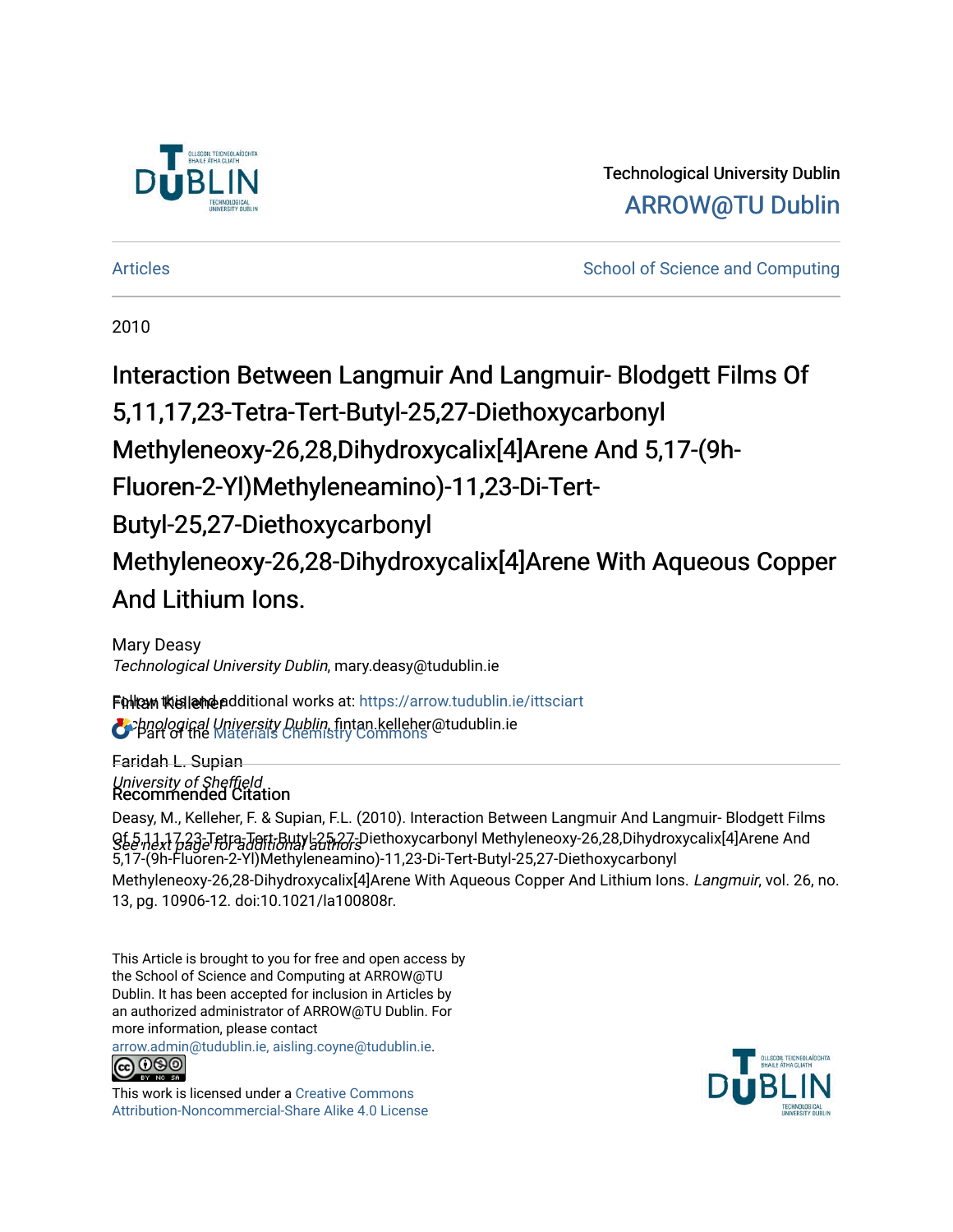## Authors

Mary Deasy, Fintan Kelleher, Faridah L. Supian, Tim H. Richardson, James P. Ward, and Vickie McKee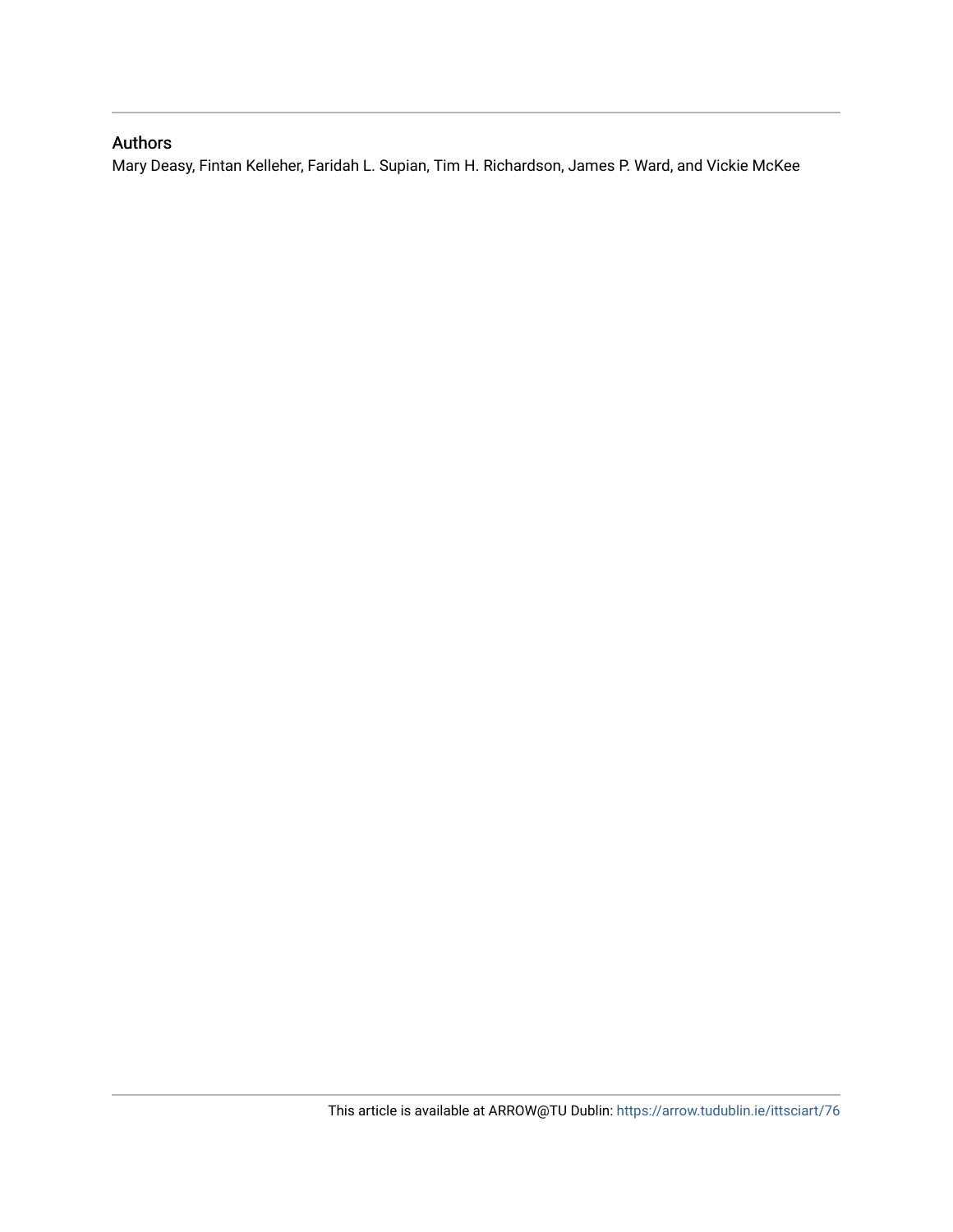

pubs.acs.org/Langmuir © XXXX American Chemical Society

## Interaction between Langmuir and Langmuir-Blodgett Films of Two Calix[4]arenes with Aqueous Copper and Lithium Ions

Faridah L. Supian,† Tim H. Richardson,\*,† Mary Deasy,‡ Fintan Kelleher,‡ James P. Ward,<sup>‡</sup> and Vickie McKee<sup>§</sup>

† Department of Physics & Astronomy, University of Sheffield, Hounsfield Road, Sheffield S37RH, United Kingdom, ‡ Department of Science, Institute of Technology Tallaght (ITT Dublin), Dublin 24, Ireland, and <sup>§</sup>Department of Chemistry, Loughborough University, Loughborough, Leicestershire LE113TU, United Kingdom

Received February 25, 2010. Revised Manuscript Received April 6, 2010

The binding interactions between aqueous copper  $(Cu^{2+})$  and lithium (Li<sup>+</sup>) ions and Langmuir monolayers and Langmuir-Blodgett (LB) multilayers have been investigated by studying surface pressure-area (Π-A) isotherms and surface potential—area ( $\Delta V - A$ ) behavior in order to find the effective dipole moment,  $\mu_{\perp}$ , of the calixarene molecules in the uncomplexed and complexed states. The orientation of both calix[4]arenes, namely, 5,11,17,23-tetra-tert-butyl-25,27-diethoxycarbonyl methyleneoxy-26,28-dihydroxycalix[4]arene and 5,17-(9H-fluoren-2-yl)methyleneamino)- 11,23-di-tert-butyl-25,27-diethoxycarbonyl methyleneoxy-26,28-dihydroxycalix[4]arene, is such that the plane of the calix ring is parallel with the plane of the water surface regardless of the ion content of the subphase. The Gibbs equation was used to interpret the adsorption of ions with both calix[4]arenes as a function of the concentration. Effective dipole moments have been calculated from surface potential values using the Helmholtz equation. In this work, new LB films have been prepared employing two novel amphiphilic calix[4]arene derivatives bearing different upper rim substituents. Thus, the effect of modifiying the upper rim has been observed. The results have shown that these calixarenes may be useful components of ion sensors.

## 1. Introduction

Calix[4]- and calix[8]arenes, appropriately substituted on their upper and lower rims, are known to form highly uniform Langmuir monolayer films on a water subphase and also wellordered transferred Langmuir-Blodgett (LB) multilayers on various solid substrates. Interest in such films has developed in the areas of gas sensing, ion binding, $\frac{1}{2}$  and pyroelectric heat detection.<sup>2</sup> Calixarenes are unusual among small organic molecules in that they exhibit relatively high thermal stability with melting points typically around  $250-280$  °C.<sup>3</sup> Furthermore, this is particularly exceptional among LB film forming materials which commonly consist of more traditional amphiphiles such as long-chain carboxylic acids or phospholipids possessing melting points closer to the range  $60-80$  °C.<sup>4</sup> For these combined reasons, calixarenes represent a family of materials attracting increasing interest in the nanoscience community.

Previous research in this area has included the interaction between Langmuir films of calix[n]arenes and various cations, anions, and amines.1,5,6 Turshatov et al. studied the behavior of a calix[4]resorcinarene with copper ions, although this work did not include LB films or compare differently substituted (upper rim) molecules.<sup>7</sup> Weis et al. reported the interaction of dopamine with a calix[4]resorcinarene in the form of an LB monolayer using surface potential,  $\Delta V$ , and found that the binding depends on the orientation of the calixarene in the monolayer.<sup>8</sup> Research carried out by Nabok et al. revealed the behavior of calix[4]resorcinolarene using surface pressure-area  $(\Pi - A)$  isotherms and surface potential-area ( $\Delta V$ -A) data in order to investigate the adsorption mechanism of four different upper rims of calix[4] resorcinolarene.<sup>9</sup>

Derivatization of calixarenes is possible at either the upper or lower rim as in Figure 1, and usually has the added effect of locking the calixarene into one conformation. Some of the earliest work in this area involved converting the phenolic oxygens of the parent calixarenes to their acetates.<sup>10</sup> McKervey et al. produced a group of calixaryl esters and ketones and investigated their binding properties. The group devised simple, yet highly effective, synthetic routes for this group of compounds, on which many subsequent derivatives were based.<sup>11</sup>

The derivatization of calixarenes has been reported to influence strongly on the complexation affinity for metal ion guests. Selectivity for alkali metal cations is known to be altered by changing the *p*-substituents.<sup>12</sup> In recent years, there has been an increase in the level of interest in the generation of ultrathin organic films, encapsulating ionophoric macromolecules, using techniques such as LB deposition. In 2009, Wang et al. reported

<sup>\*</sup>To whom correspondence should be addressed. Telephone: þ44114 22 23508. Fax: +44114 22 24280. E-mail: t.richardson@sheffield.ac.uk.

<sup>(1)</sup> Hassan, A. K.; Nabok, A. V.; Ray, A. K.; Davis, F.; Stirling, C. J. M. Thin Solid Films 1998, 686, 327.

<sup>(2)</sup> McCartney, C. M.; Richardson, T.; Greenwood, M. B.; Cowlam, N. Supramol. Sci. 1997, 4, 385.

<sup>(3)</sup> Boehmer, V.; Marschollek, F.; Zetta, L. *Org. Chem.* **1987**, 52, 3200.<br>(4) Roberts, G. G. *Langmuir–Blodgett Films*; Plenum Press: New York, 1990.

<sup>(5)</sup> Pathak, R. K.; Ibrahim, S. M.; Chebrolu, P. *Tetrahedron Lett.* 2009, 50, 2730.<br>(6) Joseph, R.; Ramanujam, B.; Acharya, A.; Rao, C. P. *Tetrahedron Lett.* 2009,

<sup>50</sup>, 2735.

<sup>(7)</sup> Turshatov, A. A.; Melnikova, N. B.; Semchikov, Y. D.; Ryzhkina, I. S.; Pashirova, T. N.; Mobius, D.; Zaitsev, S. Y. Colloids Surf., A 2004, 240, 101.

<sup>(8)</sup> Weis, M.; Janicek, R.; Cirak, J.; Hianik, T. J. Phys. Chem. B 2007, 111, 10626.

<sup>(9)</sup> Nabok, A. V.; Lavrik, N. V.; Kazantseva, Z. I.; Nesterenko, B. A.; Markovskiy, L. N.; Kalchenko, V. I.; Shivaniuk, A. N. Thin Solid Films 1995, 259, 244.

<sup>(10)</sup> Bocchi, V.; Foina, D.; Pochini, A.; Ungaro, R.; Andreetti, G. D. Tetrahedron Lett. 1982, 38, 371.

<sup>(11)</sup> Neu, F. A.; Collins, E. M.; Deasy, M.; Ferguson, G.; Harris, S. J.; Kaitner, B.; Lough, A. J.; McKervey, M. A.; Marques, E.; Ruhl, B. L.; Schwing, M. J.;

Seward, E. M. J. Am. Chem. Soc. 1989, 111, 8681. (12) Calixarenes 2001; Asfari, Z., Bohmer, V., Harrowfield, J., Vicens, J., Eds.; Kluwer Academic: Dordrecht, 2001; p 683.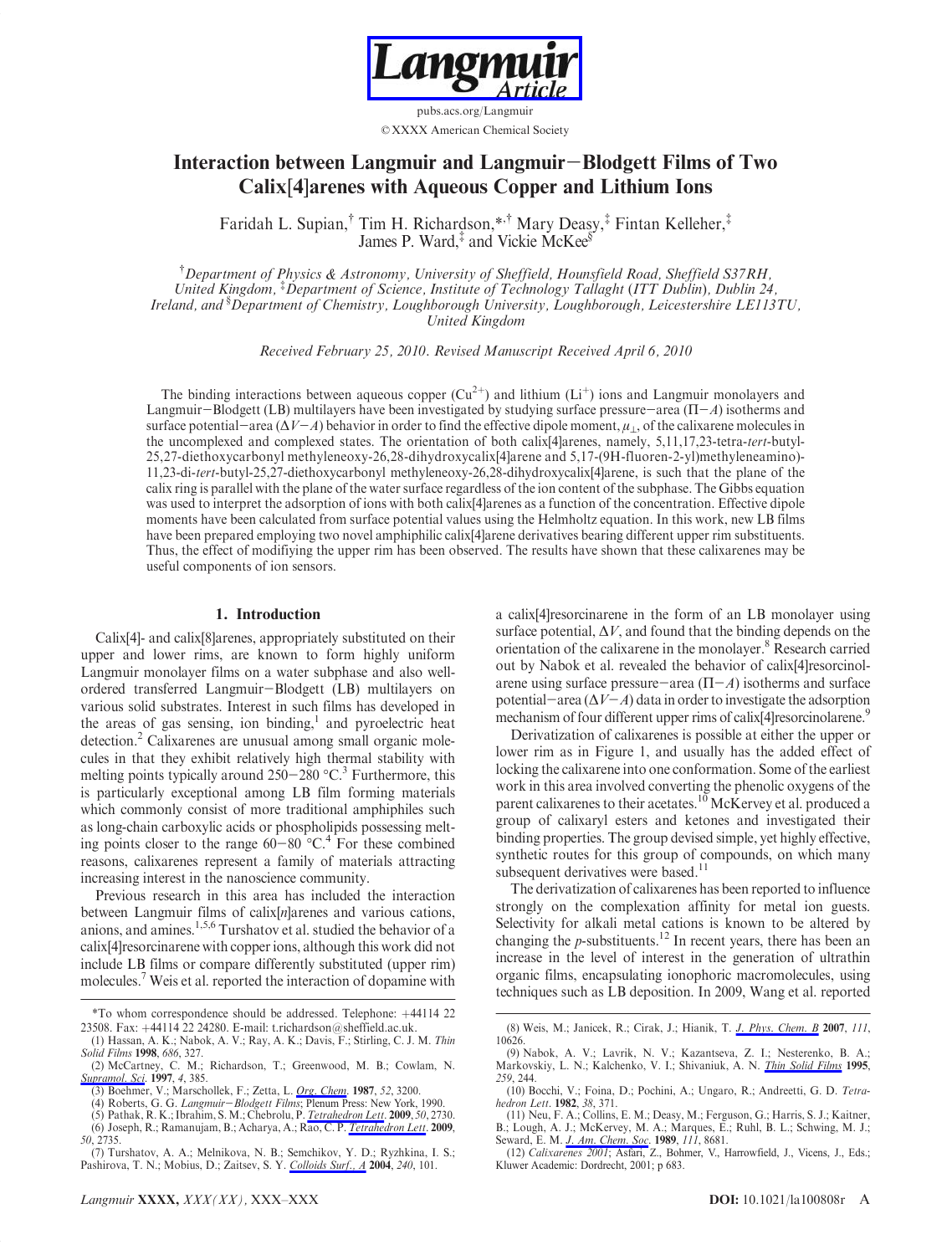

Figure 1. Calix[4]arene with three distinct regions.

that a p-tert-butylthiacalix[4]arene LB film modified electrode was found to greatly improve the measuring sensitivity of the  $Ag^+$ ion over traditional glassy electrode systems.13

In this investigation, the two calix[4]arenes are different only in that one material contains a mixed upper rim system, consisting of two alkyl groups and two highly conjugated groups, whereas the other contains only alkyl groups in the upper rim positions. A preliminary comparison of the shift in the UV-visible absorption spectrum of these calixarene as a result of their complexation with various metal salts indicated that their interaction with  $Cu^{2+}$  and  $Li<sup>+</sup>$  would be of great interest in the context of identifying ionsensing materials. Therefore, the two ions were chosen in this study to observe their interaction with these calixarenes at different ion concentrations in terms of  $\Delta V$  and effective dipole moment,  $\mu_1$ , properties of Langmuir monolayer and deposited LB films to verify that these calixarenes are suitable candidates for ion sensing.

## 2. Materials and Methods

2.1. Materials, Synthesis, and Compound Data. In Figure 2, calixarenes A and B are shown, and their syntheses are discussed in the next section.

The synthesis of distal derived calixarenes with ionophoric ligating groups, such as compound A, is well-known. Hence, A was prepared in three steps as follows. p-tert-Butylcalix[8]arene (cyclic octamer) was first prepared by the modified Munch procedure<sup>14,15</sup> from *p-tert*-butylphenol and paraformaldehyde in the presence of KOH and was isolated as a white powder, in 70% yield. This was then subjected to molecular mitosis<sup>16,17</sup> to form p-tert-butylcalix[4]arene (cyclic tetramer). Sodium hydroxide was the base of choice due to the template effect between the cavity size of the tetramer and the size of the  $Na<sup>+</sup>$  cation, which induced formation of the tetramer in a 71% yield. The reaction of p-tert-butylcalix[4]arene with ethyl bromoacetate under conventional conditions for alkylation  $(K_2CO_3)$  as base in acetonitrile as solvent) resulted in the expected distal-dialkyl derivative **A** with terminal ester groups.<sup>11</sup> Pathak et al. have very recently reported the synthesis of a series of lower rim 1,3-diderivatived calix- [4]arene compounds possessing Schiff base cores with binding to  $Zn^{2+}$  ion taking place at the Schiff base binding sites.<sup>5</sup> A diderivatized calix[4]arene based fluorescent sensor has also recently been reported by Rao et al.<sup>6</sup> The sensor was found to be highly selective for the  $Cu^{2+}$  ion over a range of metal ions tested.

We recently published the synthesis of a new upper rim derived calixarene compound with Schiff base ligating groups which showed good affinity for Fe(III).18,19 In this study, we have

- Soc. 1981, 103, 3782.<br>
(15) Munch, J. H.; Gutsche, C. D. Org. Synth. 1990, 68, 233.
- (16) Gutsche, C. D.; Levine, J. A.; Sujeeth, P. K. J. Org. Chem. 1985, 50, 5802.

(17) Schmitt, P.; Beer, P. D.; Drew, M. G. B.; Sheen, P. D. Angew. Chem., Int. Ed. Engl. 1997, 36, 1840.



Figure 2. Calixarenes A and B: 5,11,17,23-tetra-tert-butyl-25,27 diethoxycarbonyl methyleneoxy-26,28-dihydroxycalix[4]arene and 5,17-(9H-fluoren-2-yl)methyleneamino)-11,23-di-tert-butyl-25,27 diethoxycarbonyl methyleneoxy-26,28-dihydroxycalix[4]arene.

synthesized another novel calix Schiff base compound for incorporation into an LB film.

The upper rim derived Calix-Schiff B was synthesized by the synthetic route shown in Figure 3. Nitro-dealkyation was conducted in accordance with the literature procedure of Verboom et al.28 Reduction of the nitro calix[4]arene to the calix[4]arene diamine was achieved by hydrogenation, at 2 atm of pressure, in ethanol in the presence of Raney-Nickel in almost quantitative yield (99%), as published by our group previously. The calixarene diamine was heated to reflux temperature in ethanol with a 5 molar excess of fluorenecarboxaldehyde. A pink red colored solid was recrystallized from chloroform/methanol in a 63% yield.

The <sup>I</sup>H NMR spectrum of **B** showed a sharp singlet at 8.43 ppm for the newly formed imine proton. The remaining protons on the fluorene component resonated between 8.10 and 7.30 ppm as multiplets, resulting from coupling between the protons on each aromatic ring, while the phenolic OH protons appeared as a singlet at 7.65 ppm. The calixarene aromatic protons were observed as a multiplet at  $7.02 - 7.00$  ppm. The bridging  $CH<sub>2</sub>$  of the fluorene resonated as a singlet at 3.94 ppm, while the tert-butyl protons appeared as a singlet at 1.12 ppm. The imine CH appeared at 158.2 ppm in the  $^{13}$ C NMR spectrum of **B**, while the ester  $C=O$  resonated at 169.8 pm. A total of 10 signals, between 151.8 and 128.7 ppm, were observed for the calixarene and fluorene  $ArC<sub>q</sub>$  atoms. The ArCH carbons of the fluorene moiety resonated between 144.1 and 126.5 ppm, while those of the calixarene moiety were observed at 125.6 and 125.2 ppm. The bridging  $CH<sub>2</sub>$  of the fluorene appeared at 37.2 ppm, while the calixarene bridging  $CH<sub>2</sub>$  resonated at 34.5 ppm. The tert-butyl  $CH<sub>3</sub>$  appeared at 31.7 ppm. An absorbance at 3442 cm<sup>-1</sup> was observed in the IR spectrum of B for the phenolic OH, while the ester C=O absorbed at  $1752 \text{ cm}^{-1}$  and the imine C=N absorbed at  $1626 \text{ cm}^{-1}$ .

2.1.1. Preparation of 5,11,17,23-Tetra-tert-butyl-25,27 diethoxycarbonyl Methyleneoxy-26,28-dihydroxycalix[4]arene [ $A$ ]. The calixarene diester derivative (A) was prepared in 81% yield following a procedure similar to that described by McKervey et al.<sup>11</sup> mp: 172–174 °C (lit.<sup>19</sup> 182–184 °C).  $R_f$ : 0.21 (70% DCM/<br>petroleum ether).  $v_{\text{max}}/\text{cm}^{-1}$  (KBr): 3427 (polymeric OH str.), 2962, 2902, 2864 (C-H str.), 1751 (C=O str). δ<sub>H</sub>/ppm (300 MHz, CDCl3): 7.07 (2H, s, phenolic OH), 7.02 (4H, s, ArCH), 6.82 (4H, s, ArCH), 4.72 (4H, s, -O-CH<sub>2</sub>-CO<sub>2</sub>CH<sub>3</sub>), 4.45 (4H, d, Ar- $CH_2$ -Ar,  $J = 12.0$  Hz), 4.30 (4H, q, CH<sub>2</sub>CH<sub>3</sub>,  $J = 7.0$  Hz), 3.32 (4H, d, methylene,  $J = 12.0$  Hz), 1.33 (6H, t, CH<sub>2</sub>CH<sub>3</sub>,  $J =$ 7.0 Hz), 1.30 and 1.26 (2  $\times$  18H, s, tert-butyl).  $\delta_C$ /ppm (75 MHz, CDCl<sub>3</sub>): 169.2 (ester C=O), 150.7 (ArC<sub>q</sub>-OH), 150.3 (ArC<sub>q</sub>-OR),

<sup>(13)</sup> Wang, F.; Liu, Q.; Wu, Y.; Ye, B. *Electroanal. Chem.* 2009, 630, 49.<br>(14) Gutsche, C. D.; Dhawan, B.; No, K. H.; Muthukrishman, R. *J. Am. Chem.* 

<sup>(18)</sup> Supian, F. L.; Richardson, T. H.; Deasy, M.; Kelleher, F.; Ward, J. P.; McKee, V. Sains Malays. 2009, 39, 423.

<sup>(19)</sup> Ward, J. P. Ph.D. Thesis, Institute of Technology Tallaght, 2009.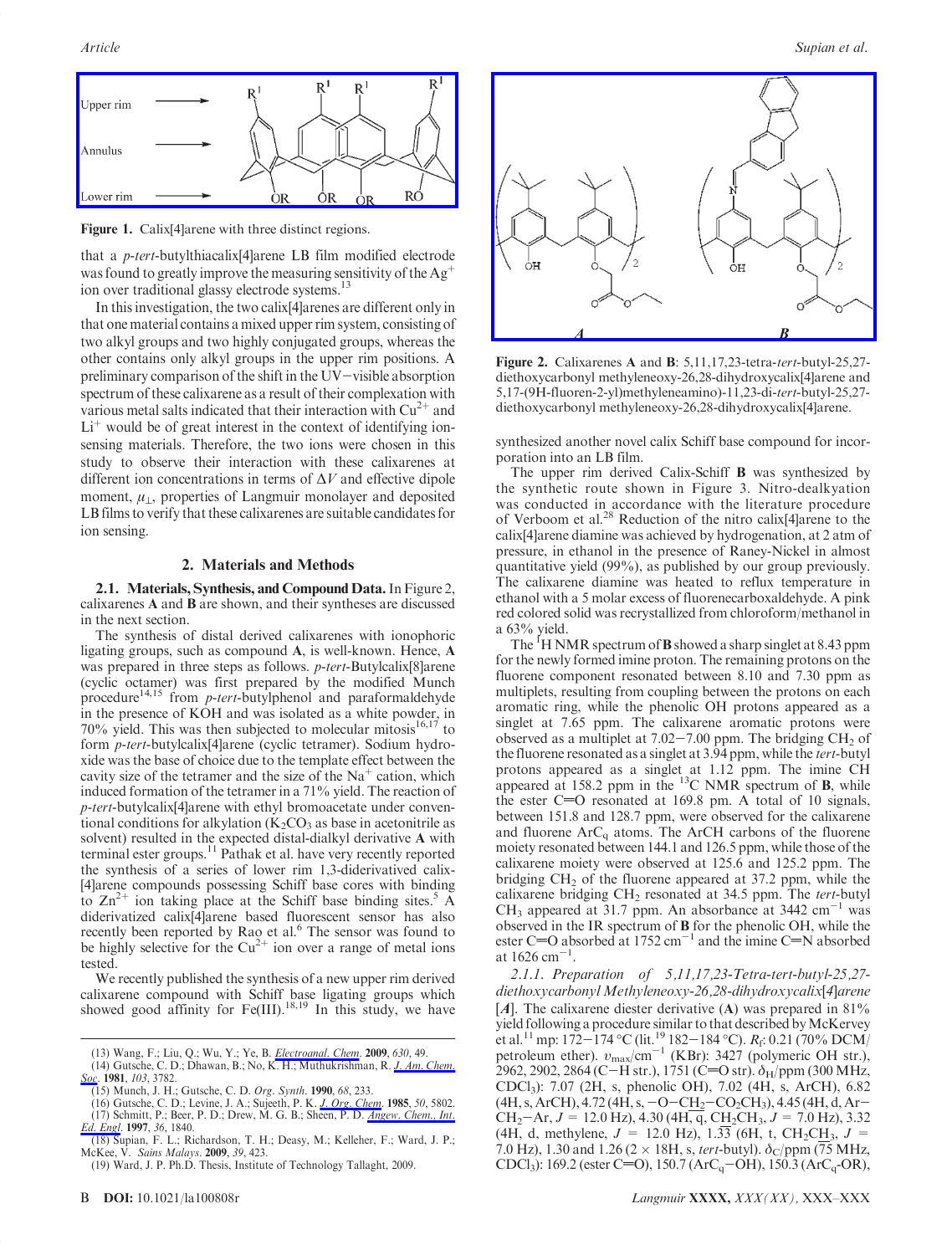

Figure 3. Reaction conditions: (i) HCHO, KOH, xylene; (ii) NaOH, Ph<sub>2</sub>O; (iii) BrCH<sub>2</sub>COOEt,  $K_2CO_{3}$ , CH<sub>3</sub>CN; (iv) HNO<sub>3</sub>, CH<sub>3</sub>COOH, CH<sub>2</sub>Cl<sub>2</sub>; (v) H<sub>2</sub> (2 atm), Ra/Ni, EtOH; (vi) fluorenecarboxaldehyde, EtOH.

147.1, 141.5 (ArCq-tert-butyl), 132.5, 128.0 (ArCq), 125.7, 125.1 (ArCH), 72.4 (Ar-O-CH<sub>2</sub>), 61.2 (ester  $-CH_2CH_3$ ), 33.9, 33.7 (C<sub>q</sub> tert-butyl),  $31.8 \text{ (Ar-CH}_2\text{–Ar})$ ,  $31.6$ ,  $31.0 \text{ (tert-butyl CH}_3)$ ,  $14.2$ (ester  $-CH_2CH_3$ ).

2.1.2. Preparation of 5,17-Dinitro-11,23-ditert-butyl-25,27 diethoxycarbonyl Methyleneoxy-26,28-dihydroxycalix[4]arene [*IA*]. Nitro dealkylation of the diethyl ester calixarene I was achieved following the literature procedure of McGinley et al.<sup>29</sup> using nitric acid in a mixture of acetic acid and dichloromethane. Recrystallization from methanol afforded a yellow solid (4.32 g, 21%). mp: 197–199 °C (lit.<sup>20</sup> 198–200 °C).  $R_f$ : 0.42 (70% DCM) pet. ether);.  $v_{\text{max}}/\text{cm}^{-1}$  (KBr): 3289 (phenolic OH), 2967; 2868 (aliphatic CH), 1727 (C=O), 1510; 1336 (NO<sub>2</sub>).  $\delta_{\rm H}/$ ppm (300 MHz, CDCl3): 8.94 (s, 2H, phenolic OH), 7.96 (s, 4H, ArCH), 7.03 (s, 4H, ArCH), 4.72 (s, 4H,  $-OCH<sub>2</sub>CO$ ), 4.51 (d, 4H, Ar- $CH_2$ -Ar), 4.32 (q, 4H, ester CH<sub>2</sub>), 3.44 (d, 4H, Ar-CH<sub>2</sub>-Ar), 1.36 (t, 6H, ester CH<sub>3</sub>), 1.09 (s, 18H, tert-butyl).  $\delta_C$ /ppm (75 MHz, CDCl<sub>3</sub>): 168.6 (C=O), 158.8 (C<sub>q</sub>Ar-OH), 151.8 (ArC<sub>q</sub>-OR), 144.8 ( $C_q$ Ar-tert-butyl), 141.8 ( $C_q$ Ar-NO<sub>2</sub>), 131.1 (ArC<sub>q</sub>), 128.9  $(ArC_q)$ , 126.8, 125.4 (ArCH), 73.5 ( $-$ OCH<sub>2</sub>CO), 60.8 (ester CH<sub>2</sub>), 33.9 ( $C_q$ -tert-butyl), 31.7 (Ar-CH<sub>2</sub>-Ar), 29.9 (tert-butyl CH<sub>3</sub>), 14.0 (ester  $CH_3$ ).

2.1.3. Preparation of 5,17-Diamino-11,23-ditert-butyl-25,27 diethoxycarbonyl Methyleneoxy-26,28-dihydroxycalix[4]arene [ $IB$ ]. To a suspension of dinitro calixarene IA (2 g, 2.4 mmol) in ethanol (200 mL) was added a catalytic amount of Raney-Nickel. The mixture was placed on a hydrogenator for 2 h (2 atm) then filtered through a bed of Celite. The solvent was removed in vacuo

to leave compound IB as a pink solid (1.97 g, 99%). mp: 175–177 °C.<br>  $R_{\rm f} = 0.75$  (DCM/pet. ether).  $v_{\rm max}/\text{cm}^{-1}$  (KBr): 3310 (phenolic OH and NH), 1746 (C=O).  $\delta_H$ /ppm (300 MHz, CDCl<sub>3</sub>): 7.12 (s, 2H, phenolic OH), 7.01 (s, 4H, ArCH), 6.95 (s, 4H, ArCH), 6.30 (s, 4H, NH<sub>2</sub>), 4.82 (s, 4H,  $-OCH<sub>2</sub>CO$ ), 4.52 (d, 4H, Ar- $CH_2$ –Ar), 4.29 (q, 4H, –C $H_2$ CH<sub>3</sub>), 3.21 (d, 4H, Ar–CH<sub>2</sub>–Ar), 1.32 (t, 6H,  $-CH_2C\underline{H}_3$ ), 1.24 (s, 18H, tert-butyl).  $\delta_C/ppm$  (75 MHz, CDCl<sub>3</sub>):  $16\overline{9.9}$  (C=O), 151.7 (C<sub>q</sub>Ar-OH), 147.2- $(ArC_q$ –OR), 149.3 (C<sub>q</sub>Ar-tert-butyl), 141.8 (C<sub>q</sub>Ar–NO<sub>2</sub>), 133.5  $(ArC_q)$ , 130.7  $(ArC_q)$ , 126.0, 116.2  $(ArCH)$ , 72.0  $(-OCH_2CO)$ , 61.2 (ester CH<sub>2</sub>), 34.2 (*tert*-butyl CH<sub>3</sub>), 32.3 ( $Ar-\underline{CH}_2-Ar$ ), 29.7 (tert-butyl  $CH<sub>3</sub>$ ), 14.2 (ester  $CH<sub>3</sub>$ ).

2.1.4. Preparation of 5,17-(9H-Fluoren-2-yl)methyleneamino)- 11,23-ditert-butyl-25,27-diethoxycarbonyl Methyleneoxy-26,28 dihydroxycalix[4]arene [**B**]. To a solution of diamine IB (0.7 g, 0.95 mmol) in ethanol (60 mL) was added fluorene carboxaldehyde (0.97 g, 5 mmol), and the solution was heated at reflux temperature for 16 h and cooled. The solid residue was recovered by vacuum filtration and recrystallized from chloroform/ methanol to give a red solid (0.66 g, 63%). mp: 271–273 °C.  $R_f$ : 0.41 (30% EtOAc/pet. ether);  $C_{72}H_{70}N_2O_8·H_2O$  requires C, 77.95%, H, 6.54%, N, 2.53%; found C, 77.62% H, 6.46% N, 2.52%. ES<sup>+</sup> for C<sub>72</sub>H<sub>70</sub>N<sub>2</sub>O<sub>8</sub>, expected [M+H]: 1010.5; observed [M+1]: 1010.5.  $v_{\text{max}}/\text{cm}^{-1}$  (KBr): 3442 (phenolic OH), 2960; 2927 (aliphatic CH), 1626 (C=N), 1752 (C=O).  $\delta_H$ /ppm (300 MHz, CDCl3): 8.43 (s, 2H, a), 8.10 (s, 2H, b), 7.84-7.76 (m, 6H, c, d, e), 7.65 (s, 2H, phenolic OH), 7.57-7.54 (m, 2H, f), 7.41-7.30 (m, 4H, g, h), 7.02-7.00 (m, 8H, ArCH (calix)), 4.83 (s, ArC<sub>q</sub>-O-CH2-O-), 4.58-4.54 (d, 4H, Ar-CH<sub>2</sub>-Ar (calix)), 4.37-4.30  $(q, 4H, \text{ester } CH_2)$ , 3.94 (s, 4H, Ar-CH<sub>2</sub>-Ar (fluorene)), 3.45-3.41 (d, 4H, Ar-CH<sub>2</sub>-Ar (calix)),  $1.38-1.34$  (t, 6H, ester CH<sub>3</sub>), 1.12 (s, 18H, tert-butyl).  $\delta_C$ /ppm (75 MHz, CDCl<sub>3</sub>): 169.8 (C=O), 158.2 (imine CH), 151.8 (ArC<sub>q</sub>-OH), 148.2 (ArC<sub>q</sub>-OR), 144.5  $(C_qAr\text{-}tert\text{-}butyl), 144.1, 141.4, 139.8, 138.2, 126.5 (C_qAr)$ (fluorene)), 132.9, 128.7 (C<sub>q</sub>Ar (calix)), 129.7, 127.7, 127.3, 124.7, 121.5, 120.8, 120.3 (ArCH (fluorene)), 125.6, 125.2  $(ArCH(calix))$ , 72.6  $(ArC_q-O-CH_2-O)$ , 61.7 (ester CH<sub>2</sub>), 37.2 (Ar-CH<sub>2</sub>-Ar (fluorene)),  $\overline{34.5}$  (Ar-CH<sub>2</sub>-Ar (calix)), 34.0 ( $C_q$ -tert-butyl), 31.7 (tert-butyl CH<sub>3</sub>), 14.6 (ester CH<sub>3</sub>).

2.2. X-ray Diffraction Study. Crystals of Calix-Schiff  $\mathbf{B} \cdot \frac{1}{2}$ CHCl<sub>3</sub>, suitable for an X-ray diffraction study, were obtained from chloroform/methanol. Diffraction data were collected at 150(2) K on a Bruker Apex II CCD diffractometer. The structure was solved by direct methods and refined on  $F<sup>2</sup>$ using all the reflections.<sup>20</sup> All the non-hydrogen atoms were refined using anisotropic atomic displacement parameters, and hydrogen atoms were inserted at calculated positions using a riding model. There is disorder of the one of the upper rim substituents, modeled as 50% occupancy of two sites related by 180° rotation. There is also a 70:30 disorder of one of the terminal ethyl groups on the lower rim. The chloroform solvate molecule was refined with 50% occupancy.

 $C_{72.50}H_{70.50}Cl_{1.50}N_2O_8$ , triclinic,  $P\overline{1}$ ,  $a = 13.6175(10)$ ,  $b =$ 13.7993(10),  $c = 19.4909(14)$   $\mathring{A}$ ,  $\alpha = 95.490(1)$ ,  $\beta = 90.115(1)$ ,  $\gamma = 119.018(1)^\circ$ ,  $V = 3183.2(4)$   $\AA^3$ ,  $T = 150(2)$  K,  $\lambda = 0.71073$   $\AA$ ,  $Z = 2, 27813$  reflections measured, 12471 unique ( $R_{int} = 0.0416$ ),  $wR2 = 0.2669$  (all data),  $R1 = 0.0749$  ( $I > 2\sigma(I)$ ). Crystallographic data have been deposited with the Cambridge Crystallographic Data Centre as supplementary publication no. CCDC 766050. (Copies of the data can be obtained, free of charge, on application to CCDC, 12 Union Road, Cambridge CB2 1EZ, U.K. (fax, +44-(0)1223-336033 or e-mail, deposit@ccdc.cam.ac.uk.)

2.3. Langmuir-Blodgett (LB) Studies. Solutions of A and B were prepared using chloroform as the solvent, and both concentrations were 0.2 mg/mL. Chromatography paper was used as the Wilhelmy plate in the trough for the measurement of  $\Delta V$ . The deposition process followed the Y-type LB method.

ANIMALangmuir trough (model 611) was used with a water subphase, namely, pure water (Elga Purelab water system,  $>15$  M $\Omega$  cm),

<sup>(20)</sup> Sheldrick, G. M. Acta Crystallogr. 2008, A64, 112.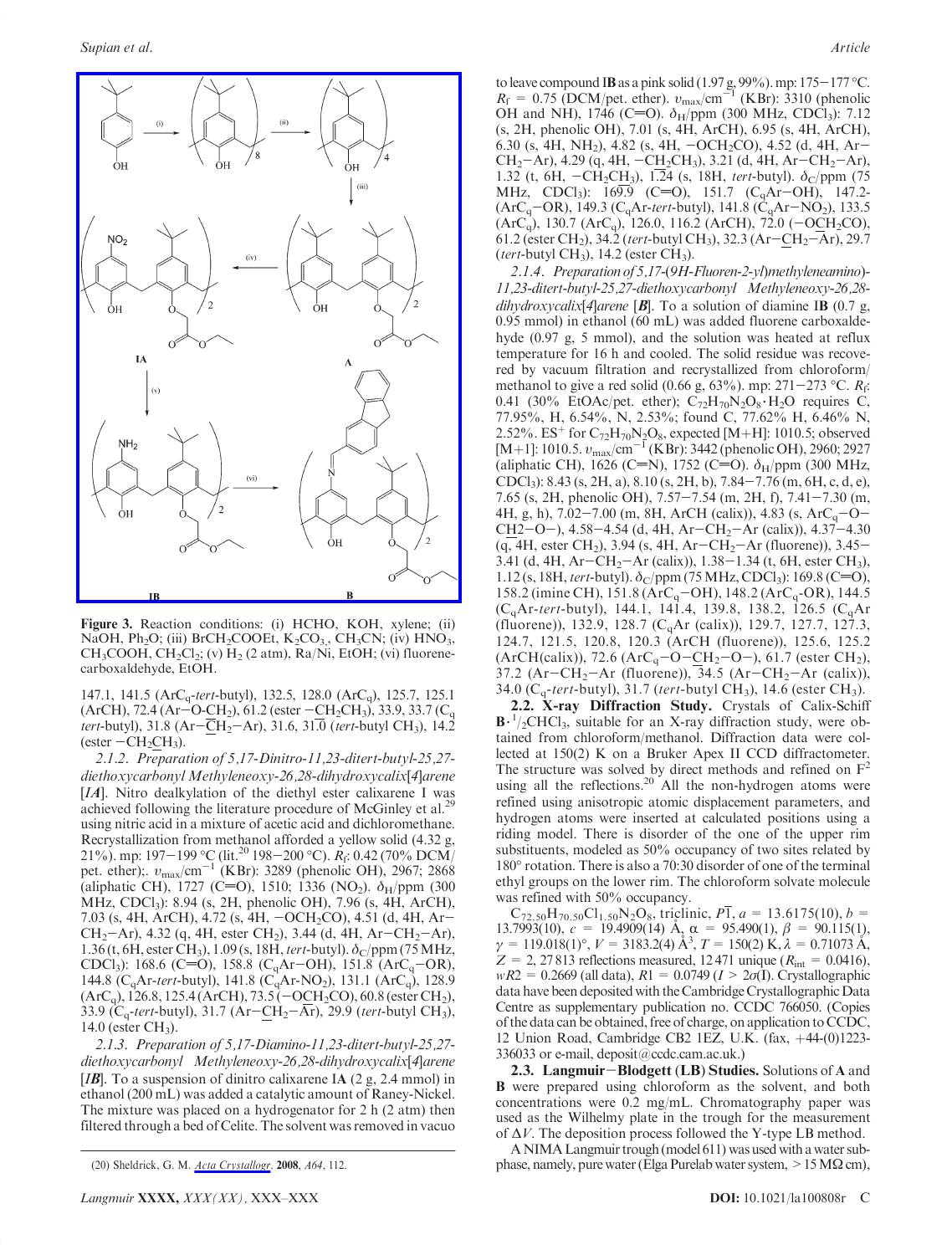

**Figure 4.** X-ray structure of Calix-Schiff  $B^{-1}/2$ CHCl<sub>3</sub>. Hydrogen bonds shown as dashed lines. Hydrogen atoms and the minor components of disorder have been omitted for clarity.

modified by the addition of copper  $(Cu^{2+})$  and lithium  $(Li^+)$  salts. The Langmuir film material (A or B) was dispensed dropwise, using a Hamilton microsyringe, onto the surface of the subphase using volumes of 50 and 70  $\mu$ L for A and B, respectively. A period of ∼5 min was allowed for the solvent to evaporate. The barrier was then closed in order to record  $\Pi - A$  isotherms and  $\Delta V - A$ characteristics; the average compression speed was  $100 \text{ cm}^2 \text{ min}^{-1}$ (the maximum area of the trough was  $580 \text{ cm}^2$ ). Seven sets of data for different ion concentrations ranging from 0.0125 mM to 0.0750 mM were collected in order to observe the influence of the presence of  $Cu^{2+}$  and  $Li^{+}$  ions on the Langmuir film behavior.

In order to prepare the solution of  $Cu^{2+}$  ions with the required concentration, specific quantities of copper(II) perchlorate  $(Cu(CIO<sub>4</sub>)<sub>2</sub>)$  and pure water were mixed thoroughly in a beaker. Then the solution was poured into the trough. The same method was repeated using lithium perchlorate (LiClO<sub>4</sub>) to obtain the  $Li<sup>+</sup>$ ion solution.

For the purpose of measuring  $\Delta V$  on transferred LB films, aluminum-coated glass substrates (Al thickness 210 nm) were used as substrates. Samples of 1 and 5 layers of LB films were deposited on the Al substrates using Y-type deposition with a chosen subphase concentration of 0.0375 mM.

**2.4. Surface Potential,**  $\Delta V$ **, Measurements.**  $\Delta V$  values were measured using a NIMA S-POT surface potential sensor (with an accuracy of  $\pm 2$  mV) attached to the trough. The vibrating plate was aligned very near to the surface of the subphase while a counter electrode plate was placed in the bottom of the trough within the subphase. All experiments were performed at room temperature  $(21 \pm 0.2 \degree C)$ .

#### 3. Results and Discussion

3.1. X-ray Diffraction Study. A perspective view of Calix-Schiff  $\mathbf{B} \cdot \frac{1}{2}$ CHCl<sub>3</sub> is shown in Figure 4. The partial-occupancy chloroform solvate is hydrogen-bonded to one of the imine nitrogen atoms (Table 1) but is outside the calixarene cavity (the H-bond is tangential to the calixarene ring). At the lower rim, the unsubstituted phenols each make bifurcated hydrogen bonds with neighboring phenylether and carbonyl oxygen atoms (table 1). The geometry of the calixarene ring is conventional, with the phenol groups tilted with respect to the mean plane of the four

Table 1. Hydrogen Bonds for  $B^{-1}/_2CHCl_3$ 

| $D-H\cdots A$<br>$d(D-H)$<br>$d(H \cdots A)$<br>$d(D \cdots A)$                                                                                                                                                                                      | $\leq$ (DHA)                              |
|------------------------------------------------------------------------------------------------------------------------------------------------------------------------------------------------------------------------------------------------------|-------------------------------------------|
| $O1-H1\cdots O7$<br>2.853(3)<br>0.84<br>2.09<br>3.024(3)<br>$O1 - H1 \cdots O6$<br>0.84<br>2.45<br>$O5-H5\cdots O2$<br>2.908(3)<br>0.84<br>2.10<br>2.987(3)<br>$O5 - H5 \cdots O3$<br>0.84<br>2.41<br>$C1S-H1S\cdots N1$<br>3.160(7)<br>1.00<br>2.18 | 151.3<br>126.5<br>160.4<br>126.8<br>165.9 |

methylene carbons by 78.49(7), 49.35(6), 71.07(7), and 47.51(8) for the groups containing O1, O2, O5, and O6, respectively.

The two fluorene groups on the upper rim are orientated with their planes approximately parallel. They are intercalated with the fluorine groups of a second molecule to form centrosymmetric  $\pi$ -stacked dimers as in Figure 5. The mean interplanar distances for the stacked fluorenes are 3.41  $\AA$  for the outer pair and 3.47  $\AA$ for the inner pair; there are further  $\pi-\pi$  interactions with neighboring dimers in the lattice.

3.2. Langmuir-Blodgett (LB) Studies:  $\Pi - A$  Isotherms. As an example of the isotherm behavior, Figure 6 shows the  $\Pi - A$ isotherms of  $\bf{B}$  using three different  $\rm{Li}^+$  concentrations. Upon compression, this calixarene undergoes two principal phase transitions: the first is a gas-liquid transition that begins at  $\sim$ 3.2 nm<sup>2</sup>/molecule (for the pure water subphase), and the second, beginning at  $\sim$ 2.0 nm<sup>2</sup>/molecule, can be thought of as a liquid-liquid or liquid-quasi solid rather than a liquid-solid transition since the compressibility of the high pressure phase is lower than is normally expected for a two-dimensional solid phase.

The well-defined isotherm is due to the highly amphiphilic nature of these calixarenes which are known to yield well-ordered Langmuir films at the air/water interface. The  $\Pi - A$  isotherms are similar in terms of the phase structure, but increasing values of area per molecule, obtained via extrapolation of the solid phase region of the  $\Pi - A$  isotherm to zero surface pressure, can be seen as the  $Li<sup>+</sup>$  concentration increases. The value on pure water is  $\sim$ 2.0 nm<sup>2</sup>, rising to  $\sim$ 2.2 and  $\sim$ 2.3 nm<sup>2</sup> as the concentration increases to 0.0125 and 0.0250 mM, respectively. Similarly, the take-off areas also increase in proportion to the  $Li<sup>+</sup>$  concentration in the region  $\sim$ 3.2–3.6 nm<sup>2</sup>. Furthermore, the isotherms cross over at∼16 mN/m; that is, the compressibility in the high pressure phase decreases with the  $Li<sup>+</sup>$  ion concentration. These results show that the inclusion of the bound  $Li^+$  ion leads to a larger area per molecule and to a lower compressibility within the high pressure phase, indicating that the Langmuir layer properties are highly sensitive to the complexation interaction.

The area per molecule value for a pure water subphase is consistent with the formation of a calixarene monolayer as predicted using space-filling models (CPK molecular modeling) of B in which the orientation of the plane of the calixarene ring itself on the water surface is parallel to the plane of the water surface. The CPK molecular modeling, which is useful in predicting conformation and orientation, is a powerful method for comparison with the experimental results, and therefore, it was used widely here. $21$  The two ethoxycarbonylmethyleneoxy and the two hydroxyl groups in the lower rim of both calixarenes are highly polar and therefore are expected to anchor the molecule to the water surface in this orientation, that is, with the plane of calixarene ring parallel to the plane of the water surface. The increase of the average area per molecule observed on the  $Li<sup>+</sup>$ subphase indicates that the  $Li<sup>+</sup>$  ion interacts with the monolayer. These observations are seen in both cases for A and B.

<sup>(21)</sup> Nostro, P. L.; Casnati, A.; Bossoletti, L.; Dei, L.; Baglioni, P. Colloids Surf. A 1996, 116, 203.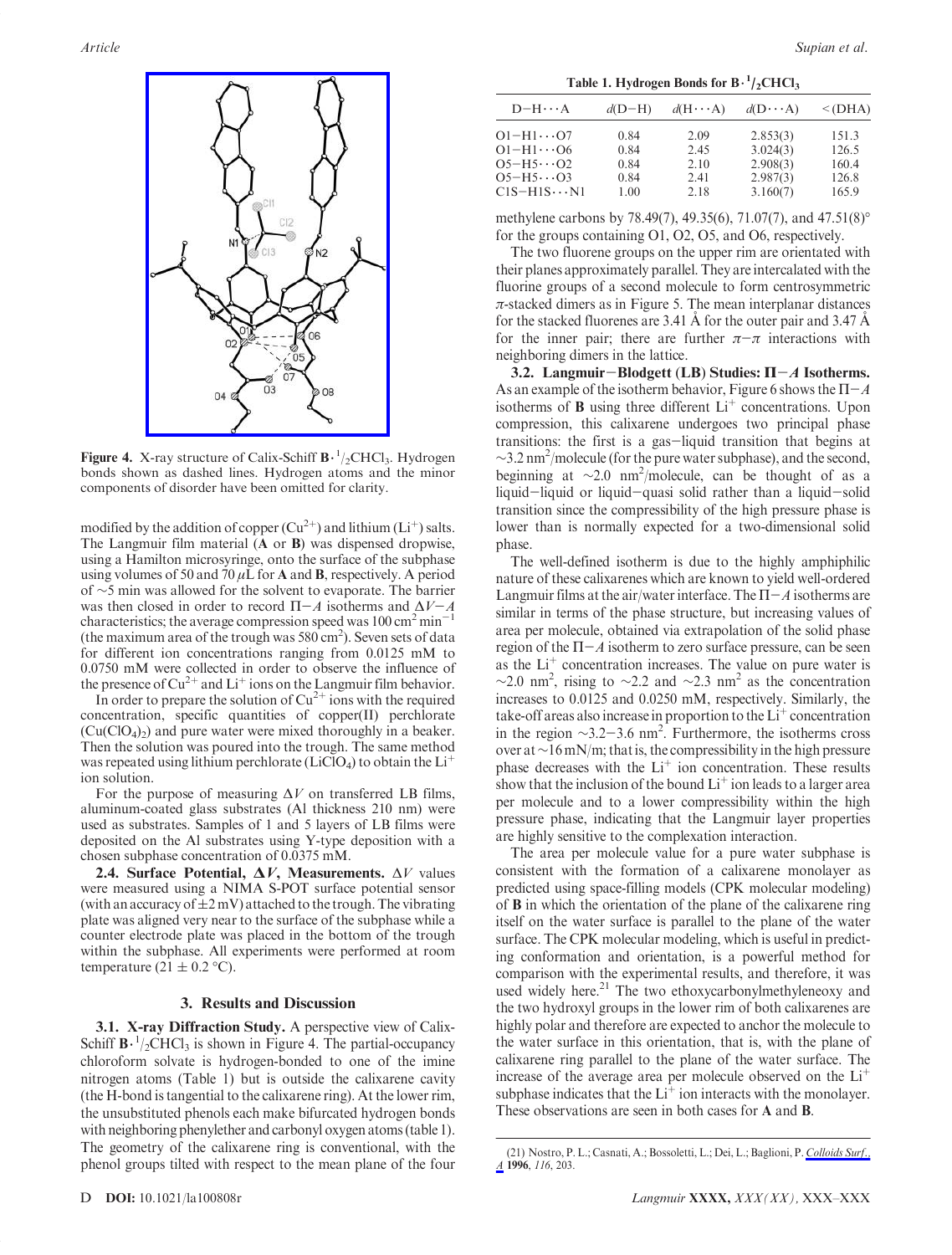

**Figure 5.** Intercalation of two molecules of Calix-Schiff B; the molecule on the left was generated by symmetry operation  $-x$ ,  $1-y$ ,  $-z$ .



Figure 6. Pressure-area ( $\Pi$ - $A$ ) isotherm of **B** with three different concentrations of  $Li^+$  ions in the subphase. Inset diagram showing the  $\Delta \Pi_c = \Pi_c^{\text{H}_2\text{O}} - \Pi_c^{\text{ions}}$  where it shows the difference of the collapse pressure of water and  $Li<sup>+</sup>$  ion.

Figure 7 shows that the limiting area per molecule,  $A_{\text{lim}}$ , increases as the concentration of ions in the subphase increases. Specifically,  $A_{\text{lim}}$  increases most rapidly for  $B-Li^+$  and lowest by  $\overline{A}-\overline{Cu}^{2+}$ . For  $A-Cu^{2+}$ , it appears that very little increase in  $A_{\text{lim}}$ occurs, while for  $A-Li^+$ , the increase only occurs over a concentration range from 0 to 0.0125 mM. Generally, calixarene B shows a much stronger interaction compared to A.

It can be seen that  $A_{\text{lim}}$  for the monolayer increases as the salt concentration within the subphase increases. All the orientations of the calixarene rings of **A** and **B** are parallel  $(II)$  to the water/air interface, as revealed by comparing the theoretical cross-sectional area values found using CPK modeling with the values of  $A_{\text{lim}}$ following the method described elsewhere.<sup>22</sup> Also, the  $-OH$ groups at the lower position of the calixarenes can form H-bonds with the water subphase, hence stabilizing the orientation at the air/water interface.23

3.3. Discriminating  $Cu^{2+}$  and  $Li^{+}$  Ions within A and B. Liquid-vapor adsorption can be determined using interfacial tensions as a function of adsorbate concentration. In this case, the adsorbate is the  $Cu^{2+}$  or  $Li^{+}$  ion which is adsorbed by the calixarene monolayer. Adsorption of  $Cu^{2+}$  and  $Li^{+}$  can be calculated using the Gibbs equation:

$$
\partial \gamma = -\Gamma^{\text{ions}} RTd \ln a_{\text{ions}} \tag{1}
$$

where ions here refer to  $Cu^{2+}$  or  $Li^{+}$ , activity  $a_{\text{ions}} \cong C_{\text{ions}}$  (dilute concentration in solution), and  $\Gamma^{\text{ions}}$  is near  $\Gamma^{\text{ions}}_{\text{max}}$ , forming the

Figure 7. Dependence of  $A_{\text{lim}}$  for **A** and **B** on concentrations of  $Cu^{2+}$  and  $Li^{+}$  ions.

Gibbs-Shishkovsky equation.<sup>7</sup> Then, by plotting the change in collapse pressure ( $\Pi_c^{\text{H}_2\text{O}} - \Pi_c^{\text{ions}}$ ) against  $\ln(C_{\text{ions}})$ , the gradient, m of the graph is given by

$$
m \simeq \Gamma_{\text{max}}^{\text{ions}} RT \tag{2}
$$

where  $\Gamma_{\text{max}}^{\text{ions}}$  is the maximum adsorption of the ions, R is the universal gas constant, and  $T$  is temperature.

Figure 8 shows the corresponding graph of  $(\Pi_c^{\text{H}_2\text{O}} - \Pi_c^{\text{ions}})$ versus ln( $C_{\text{ions}}$ ). The y- axis values are found by deducting the  $\Pi_c$ of the calixarene monolayer on the subphase of aqueous ions from  $\Pi_c$  of the calixarene on the pure water subphase (Figure 6 inset). Each pair (calixarene-ion) yields a straight line graph whose gradients can be used to estimate the number of ions interacting with calixarene per unit area using eq 2. The gradients of those lines indicate the extent of the interaction behavior of each calixarene and each ion.

The  $\Pi_c$  value in the monolayer of calixarene **A** is only subtly affected by the presence of either  $Cu^{2+}$  or  $Li^{+}$  ions. The gradients have opposite sign, since the  $Li^+$  ions cause a reduction in the  $\Pi_c$ value and the  $Cu^{2+}$  cause an increase in its value. The resulting gradients are correspondingly very small, and from calculation using eq 2 they have values of  $-1.045 \times 10^{-4}$  and  $2.373 \times 10^{-5}$ mol m<sup> $^{-2}$ </sup> for Cu<sup>2+</sup> and Li<sup>+</sup>, respectively.

Calixarene **B** interacts much more strongly with both  $Cu^{2+}$  and  $Li<sup>+</sup>$  than calixarene A. The gradients have opposite sign, since the  $Cu^{2+}$  ions cause a reduction in the  $\Pi_c$  value measured from the isotherm, whereas the  $Li^+$  ions cause an increase in the  $\Pi_c$  value. The interpretation of this is not straightforward but may be a reflection of the particular location where the binding of the cation takes place. It could be hypothesized that binding within

<sup>(22)</sup> Lonetti, B.; Nostro, P. L.; Ninham, B. W.; Baglioni, P. *Langmuir* 2005, 21, 2242. (23) Maheswari, R.; Parthasarathi, R.; Dhathathreyan, A. *Colloid Interface Sci.*<br>2004, 271, 419.

 $24$  $B - L$  $(mn^2)$  $B$ -Cu  $2.2$  $A-I.i$  $2.0$  $A-Cu$ 1.8 0.00 1.25 2.50 3.75 5.00 6.25 7.50 Conc. (1 x 10<sup>-2</sup> mM)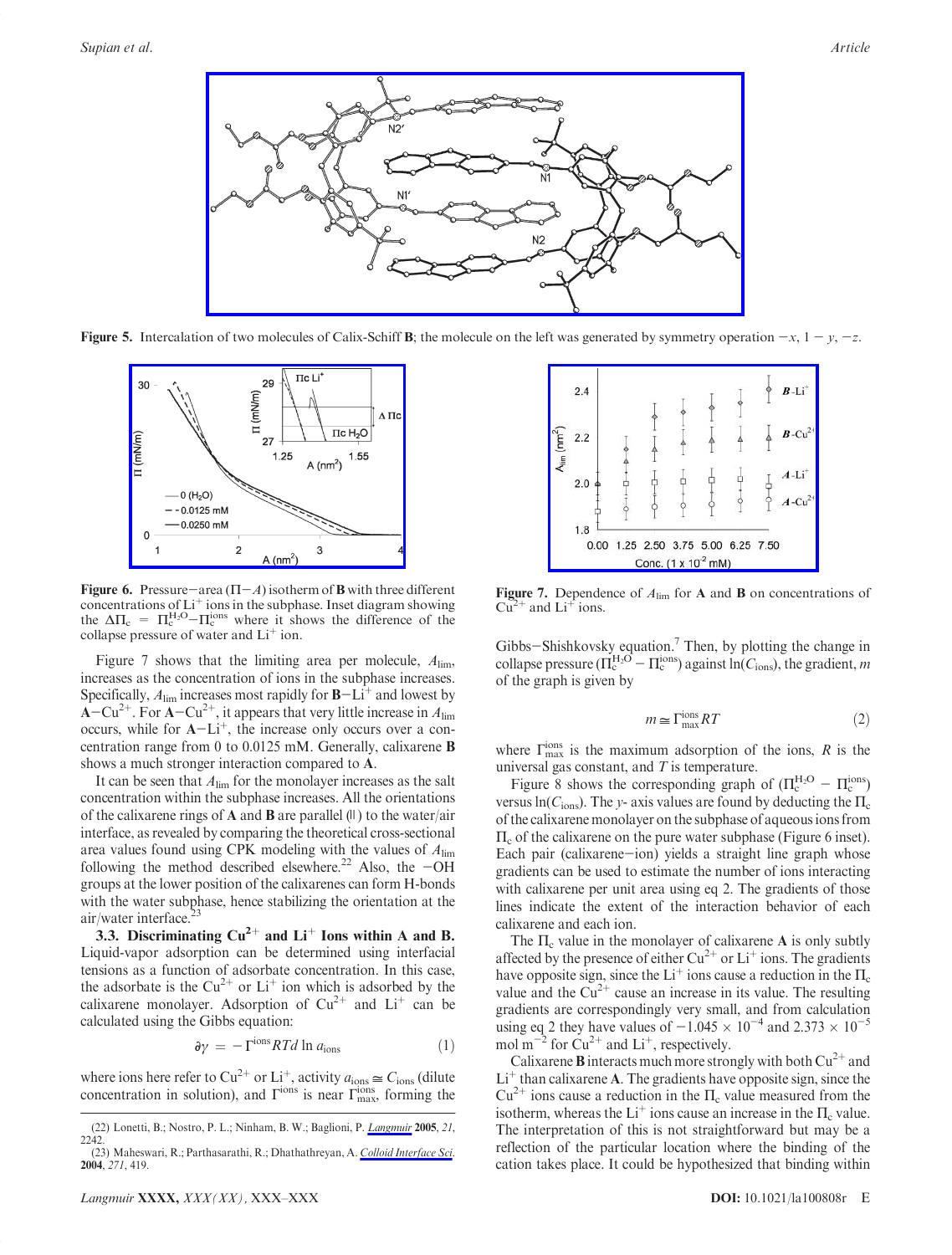

Figure 8. Plot of  $\Gamma_{\text{max}}^{\text{ions}}$  monolayer of A and B with different ions.

the calix[4]arene cavity or outside the cavity may lead to opposing effects on the collapse pressure. The gradient values signify the degree of interaction between the monolayer and the ions and are  $3.802 \times 10^{-4}$  $10^{-4}$  mol m<sup>-2</sup> for Cu<sup>2+</sup> and -4.316  $\times$  10<sup>-4</sup> mol m<sup>-2</sup> for Li<sup>+</sup>.

3.4. Surface Potential,  $\Delta V$ , and Effective Dipole Moment,  $\mu_{\perp}$ , Measurements on Langmuir Monolayer.  $\Delta V$  is defined as the potential difference within the clean water surface and the coated surface in the subphase.<sup>24</sup> The Helmholtz equation states the relation between  $\Delta V$  and  $\mu_{\perp}$  for a Langmuir monolayer:

$$
\mu_{\perp} = \varepsilon_0 \varepsilon A \Delta V \tag{3}
$$

where  $\mu_{\perp}$  is the average dipole moment normal to the monolayer plane,  $\varepsilon_0$  is the vacuum permittivity (8.854  $\times 10^{-12} \text{ C}^2 \text{ N}^{-1} \text{ m}^{-2}$ ),  $\varepsilon$ is the relative permittivity of the material between the electrodes, A is the area occupied by the molecule, and  $\Delta V$  is the measured surface potential. Most researchers assume a value of  $\varepsilon = 1$  for ultrathin films, since the thickness of the air gap between the monolayer and the vibrating electrode is very large compared to the thickness of the monolayer itself.

As an example, a graph of  $\Pi - A$ ,  $\Delta V - A$ , and  $\mu_{\perp}$  (inset diagram) for **B**-Cu<sup>2+</sup> at the concentration of  $1.25 \times 10^{-2}$  mM is displayed in Figure 9. Here, the  $\Delta V$  values were obtained from experiment, while  $\mu_{\perp}$  values were derived from eq 3. Referring to the  $\Pi - A$  graph (Figure 6), in the gaseous state at large area per molecule (in the range  $3.3-3.8 \text{ nm}^2$ ),  $\Delta V$  does not increase above zero since the domains within the uncompressed Langmuir film are very sparsely distributed. Upon further compression, at ∼3.1 nm<sup>2</sup>,  $\Delta V$  and  $\mu_{\perp}$  values begin to rise rapidly until they reach maximum due to the change in the orientation of the molecules. At this point (∼1.8 nm<sup>2</sup> for  $\Delta V$  and ~2.3 nm<sup>2</sup> for  $\mu_{\perp}$ ), the optimum alignment of polar units within the calixarene layer has been achieved.

Referring to Figure 9, the  $\Pi - A$  isotherm can be observed  $\sim$ 2.3 nm<sup>2</sup>, where the effective dipole moment  $\mu_{\perp max}$  has reached its maximum value, ∼1.9 D corresponding to the onset of the gas-liquid phase transition. This can be explained by the fact, that during compression within the gaseous phase, the calixarene molecules undergo their greatest reordering/alignment. Upon reaching the gas-liquid transition, the molecules are virtually aligned as well as possible and little further improvement in ordering, which would lead to an increase in dipole moment, can be achieved throughout the remainder of the compression isotherm. Such behavior has been highlighted by previous authors for other calix[4]arenes.<sup>8</sup> Interestingly, a phase transition is observed at an area per molecule of  $\sim$ 2.8 nm<sup>2</sup> in  $\Delta V$  and  $\mu_{\perp}$  inset plot which is not identifiable (or very slightly change) in the



Figure 9. Relation between  $\Pi - A$  (solid line) and  $\Delta V - A$  (dotted line), while inset diagram shows  $\Delta V - A$  (dotted line) and  $\mu_{\perp} - A$ (solid line) of  $B - Cu^{2+}$  at  $1.25 \times 10^{-2}$  mM.

| 370                    | Ā                                  | Ā |                                 | Ā       |             | $B - Cu^{2+}$            |
|------------------------|------------------------------------|---|---------------------------------|---------|-------------|--------------------------|
| $\widehat{\Sigma}$ 320 | $\Phi$                             |   | ě                               | ğ       | $\tilde{Q}$ | $B - Li$                 |
| $\Delta V_{\rm max}$   | Ō                                  | Ō |                                 | $\circ$ |             | $O \tA - Cu^{2+}$        |
| 270                    | ο                                  |   | ō                               | Ö       |             | $0$ $A$ -Li <sup>+</sup> |
| 220                    | 0.00 1.25 2.50 3.75 5.00 6.25 7.50 |   | Conc. (1 x 10 <sup>-2</sup> mM) |         |             |                          |

**Figure 10.** Dependence of  $\Delta V_{\text{max}}$  of **A** and **B** interacting with Cu<sup>2+</sup> and  $Li<sup>+</sup>$  ions, respectively. Each point represents a maximum value for the corresponding concentration.

|     | 2.2 |                                    |                               |   |               | $B - Cu^{2+}$<br>$B - Li$                |
|-----|-----|------------------------------------|-------------------------------|---|---------------|------------------------------------------|
| ê   | 1.8 |                                    |                               |   |               |                                          |
| max |     |                                    |                               | 8 | $\frac{6}{5}$ | $A - Cu^{2+}$<br>$A$ - $Li$ <sup>+</sup> |
|     | 1.0 | 0.00 1.25 2.50 3.75 5.00 6.25 7.50 | Conc. (1x10 <sup>-2</sup> mM) |   |               |                                          |

Figure 11. Dependence of  $\mu_{\perp max}$  (D) for A and B.

 $\Delta V$ –A isotherm. The data sets of maximum values of  $\Delta V$  and  $\mu_{\perp}$ for both calixarenes were obtained over the concentration range  $0-7.50 \times 10^{-2}$  mM and are shown in Figures 10 and 11.

Figure 10 shows the overall behavior of calixarenes A and B for the full range of subphase ion concentrations used for both  $Li<sup>+</sup>$ and Cu<sup>2+</sup> ions. The most abrupt increase for the  $\Delta V_{\text{max}}$  can be observed for  $A-Cu^{2+}$  and least with  $B-Li^{+}$ . When the salt is introduced into the subphase, the ions begin to interact with A and B until stabilization (equilibrium) is achieved, indicating the greatest number of ions that can bind with A and B has been reached. Thus, ion sensing of  $Cu^{2+}$  and  $Li^{+}$  ions using these calixarenes can be achieved over the ranges  $0-0.0250$  mM for  $\text{B}-\text{Cu}^{2+}$  and 0-0.0375 mM for  $\text{A}-\text{Cu}^{2+}$  and  $\text{A}-\text{Li}^{+}$ . The  $\Delta V_{\text{max}}$ values measured for B are significantly higher than the corresponding values for A. This is due to the much larger molecular

<sup>(24)</sup> Taylor, D. M.; Oliveira, O. N.; Morgan, H. Surface potential of monomolecular films. IEEE Xplore, 1990.